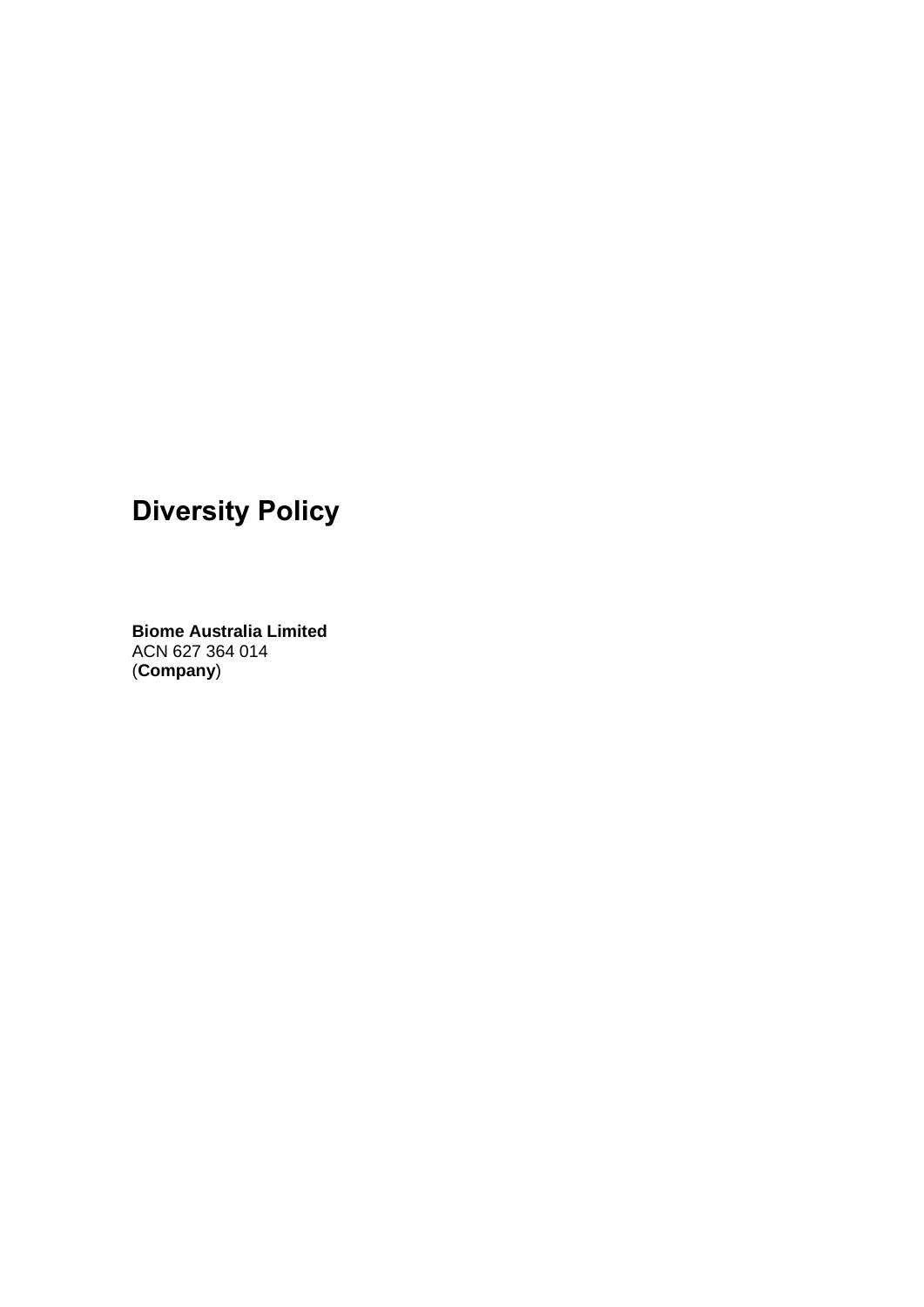# **Table of Contents**

| 1 <sup>1</sup> |     |  |  |
|----------------|-----|--|--|
| $2^{\circ}$    |     |  |  |
|                | 2.1 |  |  |
|                | 2.2 |  |  |
|                | 2.3 |  |  |
|                | 24  |  |  |
| $\mathbf{3}$   |     |  |  |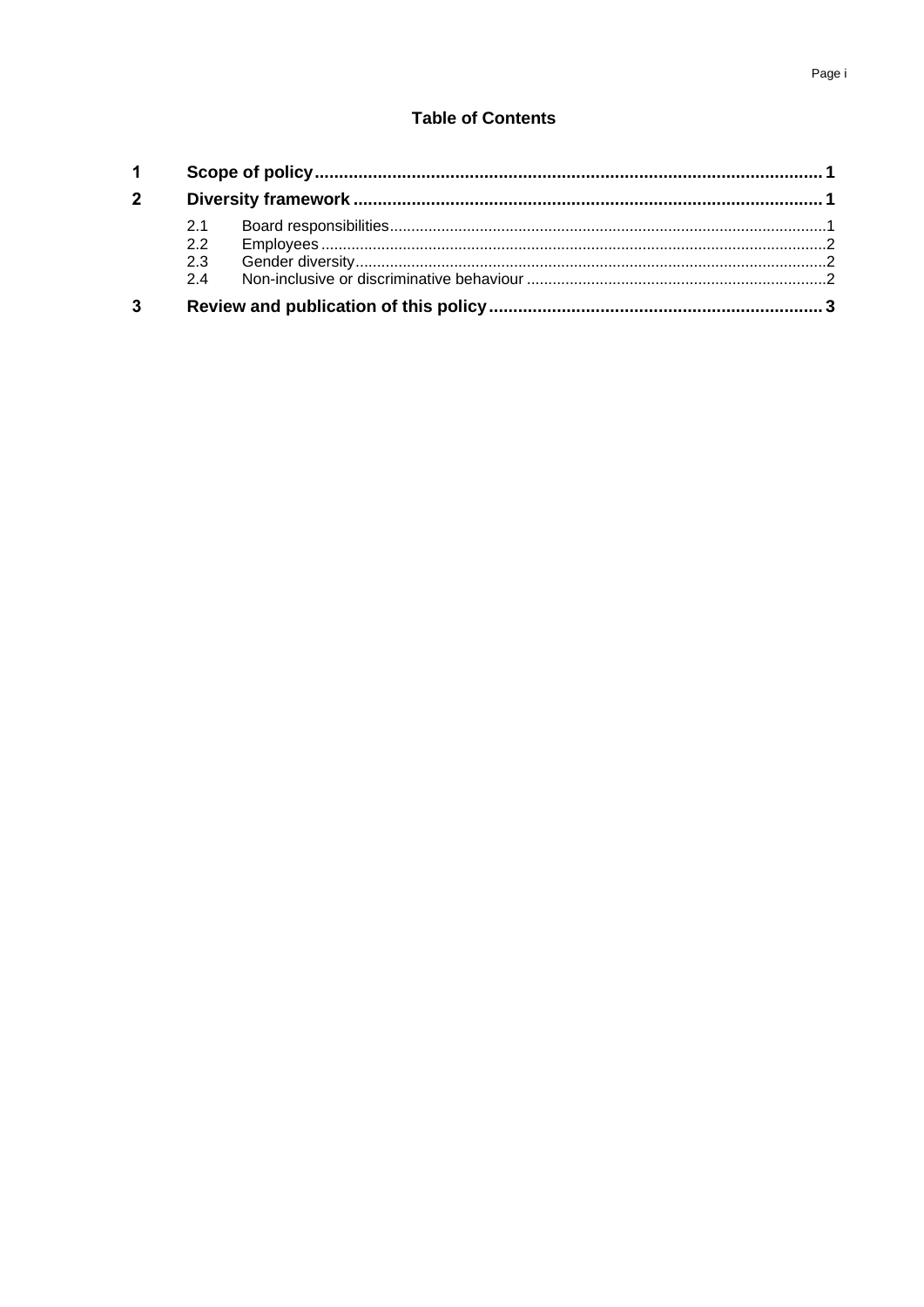The Company is committed to promoting diversity within the Company and recognises the value of diversity in achieving the Company's corporate objectives and maximising value to shareholders. To this end, the Company aims to design and implement diversity strategies:

- (a) in its employment practices, to promote diversity and inclusion regardless of employees' experiences, perspectives, professional skills, gender, gender identity, age, sexual orientation, marital or family status, disabilities, ethnicity, religious beliefs, cultural and socioeconomic backgrounds; and
- (b) across all components of the Company's business practices, including through its education programs, selection programs for consultants, mentoring programs and community and corporate social responsibility initiatives.

The Company considers that diversity within the Company will improve the quality of decisionmaking, productivity and teamwork amongst its employees. This policy is to be read in accordance with the Company's Statement of Values.

This policy applies to the Company's board of directors (**Board**), senior management, employees and contractors.

Valuing and managing diversity means that the Company will:

- (a) recognise that people come from various backgrounds and that diversity is a valuable asset to the Company;
- (b) facilitate equal employment opportunities based on relative ability, performance or potential;
- (c) create an inclusive workplace culture;
- (d) build a safe work environment by taking action against inappropriate workplace and business behaviour including discrimination, harassment, bullying, victimisation and vilification; and
- (e) develop flexible work practices to meet the diverse needs of its employees; and
- (f) review and remain accountable for diversity principles and policies.

References in this Policy to the Company include references to Biome Australia Limited and all its subsidiaries.

# **2 Diversity framework**

The Company aspires to achieve the objectives set out in this policy and aims to embed a strong diversity framework within its systems and culture so that its ability to benefit from the value of diversity is maximised as the Company continues to expand.

#### 2.1 **Board responsibilities**

The Board is responsible for designing and overseeing the implementation of this diversity policy.

The directors of the Company will be responsible for promoting diversity within the Company's culture and monitoring the effectiveness of the Company's diversity policy. The Company recognises that it needs to provide management with appropriate guidance in order to foster a value for diversity within its management culture. To achieve this, the Company is committed to providing its management with the appropriate training and resources to understand the benefits of diversity in recruitment strategies and day-to-day management strategies. The Board will also be required to develop initiatives that will promote and achieve diversity goals.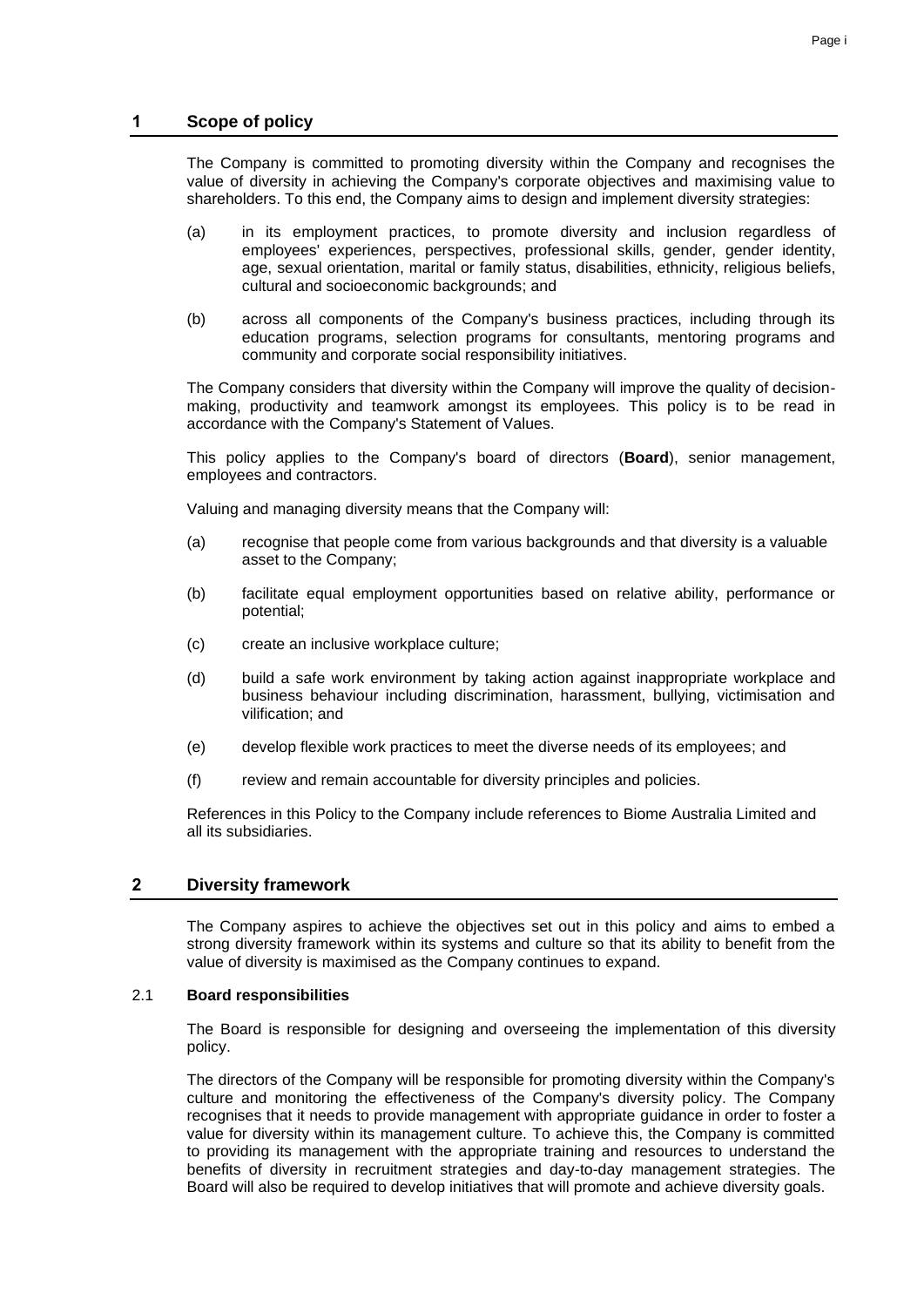The Board is responsible for reviewing this diversity policy annually and will assess the status of diversity within the Company and the effectiveness of this policy in achieving the measurable objectives which have been set to achieve diversity.

#### 2.2 **Employees**

All employees are required to act in a manner that supports diversity within the workplace and promotes the objectives set out in this diversity policy. Employees are encouraged to provide feedback to management regarding programs or initiatives which will improve this diversity policy.

### 2.3 **Gender diversity**

The Company is committed to achieving gender diversity across all levels within the Company. The Company acknowledges that gender diversity contributes to the achievement of a diverse corporate structure within which persons are appointed and advanced based on merit, without bias.

The Company and the Board recognise that gender diversity:

- (a) broadens the pool of high-quality directors and employees;
- (b) is likely to support employee retention;
- (c) is likely to encourage greater innovation by drawing on different perspectives;
- (d) is a socially and economically responsible governance practice; and
- (e) will improve the Company's corporate reputation.

The Board is responsible for reviewing the need for and setting measurable objectives to assist the Company to achieve gender diversity and review the Company's progress in meeting these objectives and the effectiveness of these objectives each year. The Nomination and Remuneration Committee may recommend such measurable objectives to the Board in light of the Company's general selection policy for directors, officers and employees. These objectives are to be set and disclosed for each reporting period.

The Nomination and Remuneration Committee will report to the Board on the effectiveness of the Company's diversity objectives each year (if any). This report will set out any measurable objectives for the period, outline the Company's progress towards achieving those objective and will include a review of the relative proportions of people of various genders at all levels in the organisation. If no measurable objectives were set for that period, the report will detail how the Company ensures that it is diverse despite not having measurable targets. This report will be disclosed each year.

The Board will also provide employees on extended parental leave the opportunity to maintain their connection to the Company.

## 2.4 **Non-inclusive or discriminative behaviour**

The Company does not tolerate behaviours that undermine a diverse and inclusive workplace, including but not limited to behaviours such as discrimination, harassment, bullying, victimisation and vilification. Each of these terms is explained in further detail below:

(a) Direct discrimination is denying a person of an opportunity or treating them less favourably because they belong to a particular group or category.

For example: not employing a female applicant on the grounds of males typically doing the job.

(b) Indirect discrimination occurs when an action or policy which appears to treat everyone equally, has a discriminatory effect against a certain group of people.

For example: holding workplace meetings after work hours when employees with family responsibilities would find it hard to attend.